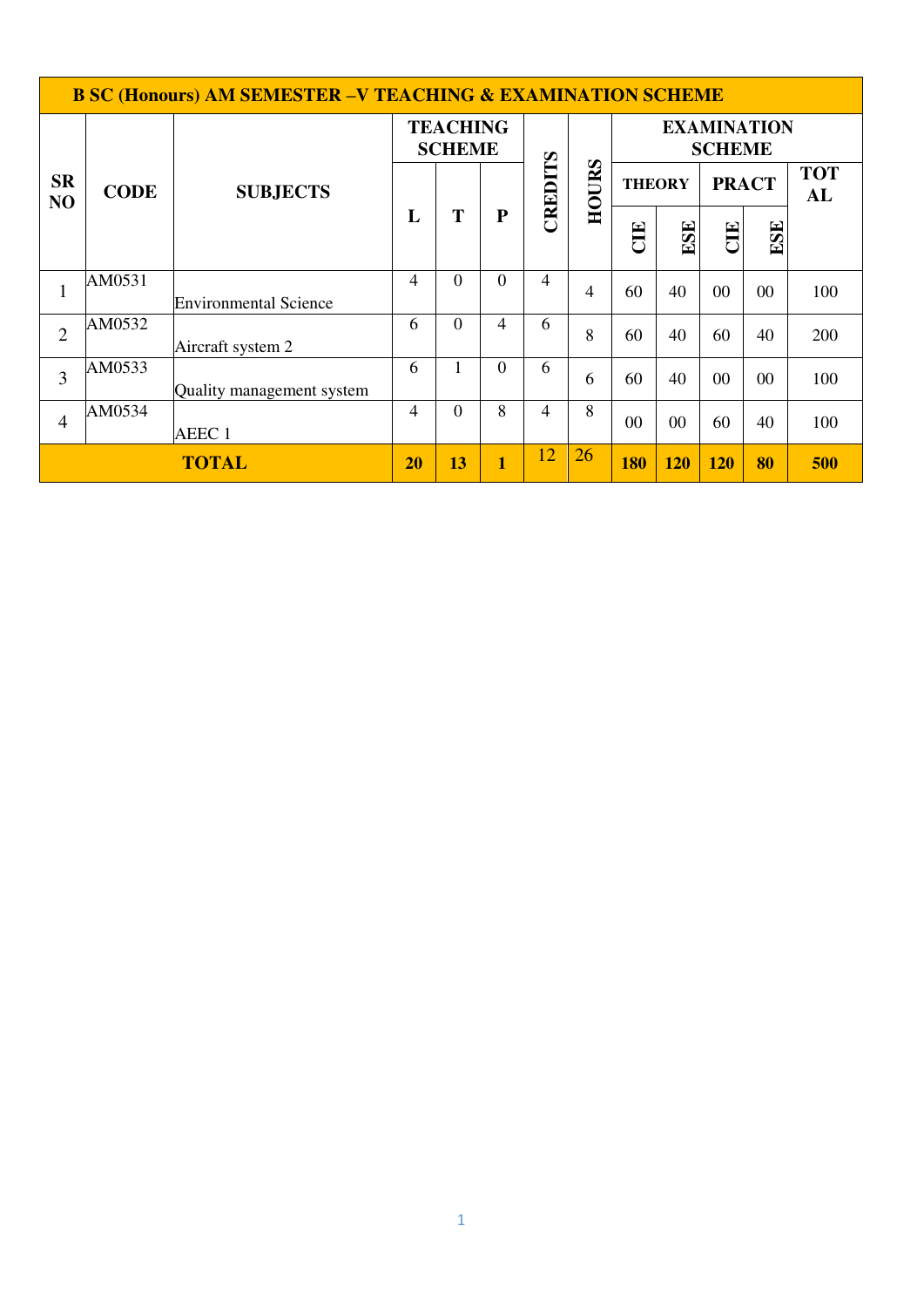|         | <b>Subject: ENVIROMENTAL SCIENCE</b> |                        |                |                                                          |                                                             |                                                                                         |                                                                                     |              |
|---------|--------------------------------------|------------------------|----------------|----------------------------------------------------------|-------------------------------------------------------------|-----------------------------------------------------------------------------------------|-------------------------------------------------------------------------------------|--------------|
|         | Program: B Sc (Honours) AM           |                        |                |                                                          | Subject Code:AM0531                                         |                                                                                         | Semester: V                                                                         |              |
|         |                                      |                        |                |                                                          |                                                             |                                                                                         |                                                                                     |              |
|         |                                      | <b>Teaching Scheme</b> |                |                                                          | <b>Examination Evaluation Scheme</b>                        |                                                                                         |                                                                                     |              |
| Lecture | <b>Tutorial</b>                      | <b>Practical</b>       | <b>Credits</b> | <b>University</b><br><b>Theory</b><br><b>Examination</b> | <b>University</b><br><b>Practical</b><br><b>Examination</b> | <b>Continuous</b><br><b>Internal</b><br><b>Evaluation</b><br>$(CIE)$ -<br><b>Theory</b> | <b>Continuous</b><br><b>Internal</b><br>Evaluation<br>$(CIE)$ -<br><b>Practical</b> | <b>Total</b> |
| 4       | 0                                    | 0                      | 06             | 16/40                                                    | 00                                                          | 24/60                                                                                   | 00                                                                                  | 100          |

### **Course Objectives**

- 1. Introduction to environmental studies & Ecosystems.
- 2. Study about Natural Resources : Renewable and Non-renewable Resources.
- 3. Study about Biodiversity and Conservation.
- 4. Study about Environmental Pollution.
- 5. Study about Environmental Policies & Practices.
- 6. Study about Human Communities and the Environment.

#### **Course outcomes:**

CO 1: Define the multi-disciplinary nature of the environment, its components, and interrelationship between man and environment.

CO 2: Perceive the relevance and importance of the natural resources in the sustenance of life on earth and living standard.

CO 3: Comprehend the importance of ecosystem, biodiversity and natural bio geo chemical cycle.

CO 4: Correlate the human population growth and its trend to the environmental degradation and develop the awareness about his/her role towards environmental protection and prevention. CO 5: Identify different types of environmental pollution and control measures. CO 6: Analyze exploitation and utilization of conventional and non-conventional resources.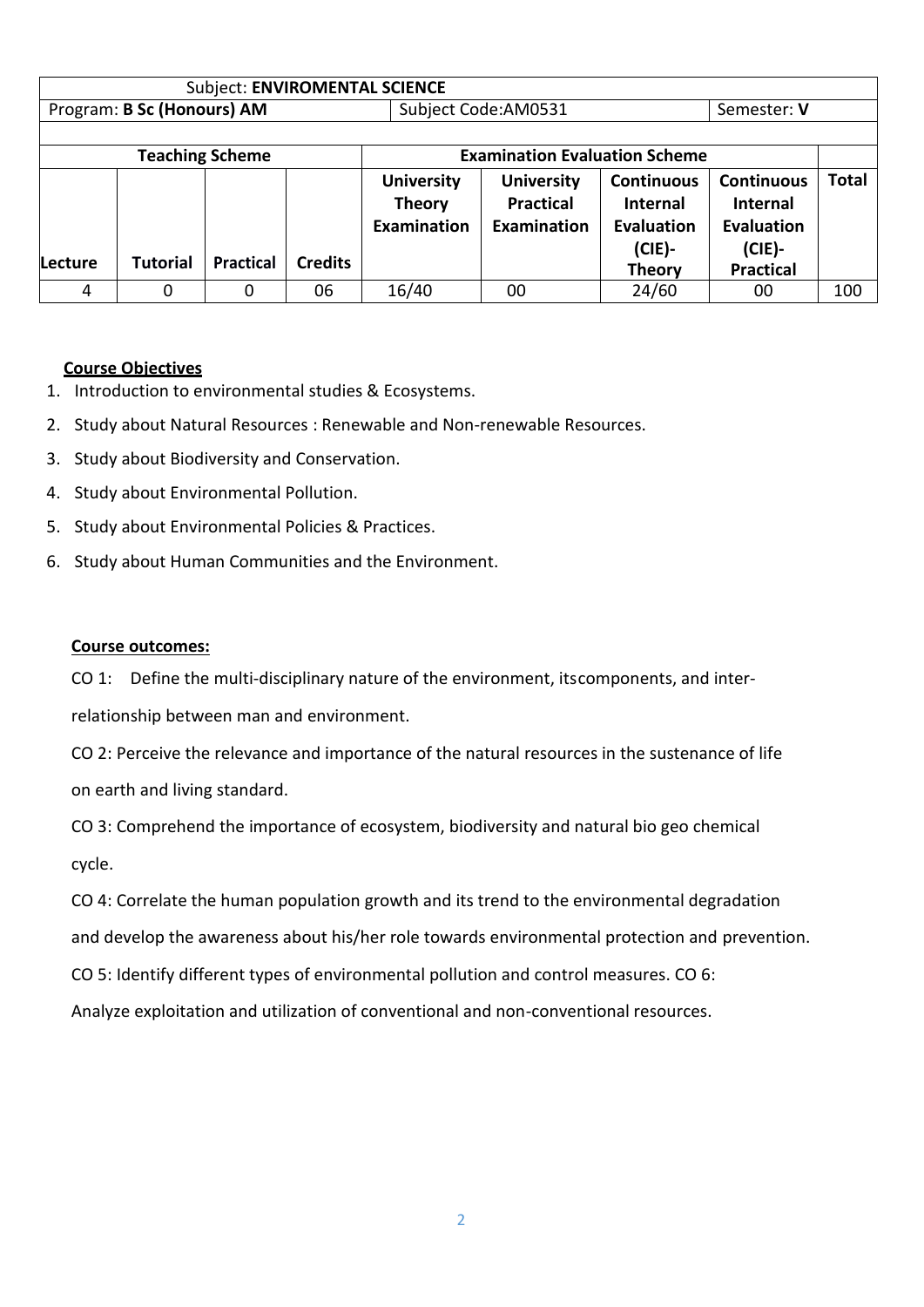# **Course Content:**

| Unit 1 | Introduction to environmental studies                                             | <b>15 Hrs.</b> |
|--------|-----------------------------------------------------------------------------------|----------------|
|        | Multidisciplinary nature of environmental studies                                 |                |
|        | Scope and importance; Concept of sustainability and sustainable                   |                |
|        | development                                                                       |                |
|        | <b>Ecosystems</b>                                                                 |                |
|        | What is an ecosystem? Structure and function of ecosystem; Energy flow in         |                |
|        | an ecosystem: food chains, food webs and ecological succession. Case              |                |
|        | studies of the following ecosystems:                                              |                |
|        | a) Forest ecosystem                                                               |                |
|        | b) Grassland ecosystem                                                            |                |
|        | c) Desert ecosystem                                                               |                |
|        | d) Aquatic ecosystems (ponds, streams, lakes, rivers, oceans, estuaries)          |                |
| Unit 2 | <b>Natural Resources: Renewable and Non-renewable Resources</b>                   | <b>15 Hrs.</b> |
|        | Land resources and land use change; Land degradation, soil erosion and            |                |
|        | Deforestation: Causes and impacts due to mining, dam                              |                |
|        | building on environment, forests, biodiversity and tribal populations.            |                |
|        | Water: Use and over--exploitation of surface and ground                           |                |
|        | water floods                                                                      |                |
|        | droughts conflicts over water (international & inter--state).                     |                |
|        | Energy resources: Renewable and non-renewable energy                              |                |
|        | sources,                                                                          |                |
|        | Use of alternate energy sources, growing energy needs, case                       |                |
|        | studies.                                                                          |                |
|        | <b>Biodiversity and Conservation</b>                                              |                |
|        | Levels of biological diversity : genetic, species and ecosystem diversity;        |                |
|        | Biogeographic zones of India; Biodiversity patterns and global biodiversity       |                |
|        | hot spots.                                                                        |                |
|        | India is a mega-biodiversity nation; endangered and endemic species of            |                |
|        | India.                                                                            |                |
|        | Threats to biodiversity: Habitat loss, poaching of wildlife, man--wildlife        |                |
|        | conflicts, biological invasions; Conservation of biodiversity : In--situ and Ex-- |                |
|        | -situ conservation of biodiversity.                                               |                |
|        | Ecosystem and biodiversity services: Ecological, economic, social, ethical,       |                |
|        | aesthetic and Informational value.                                                |                |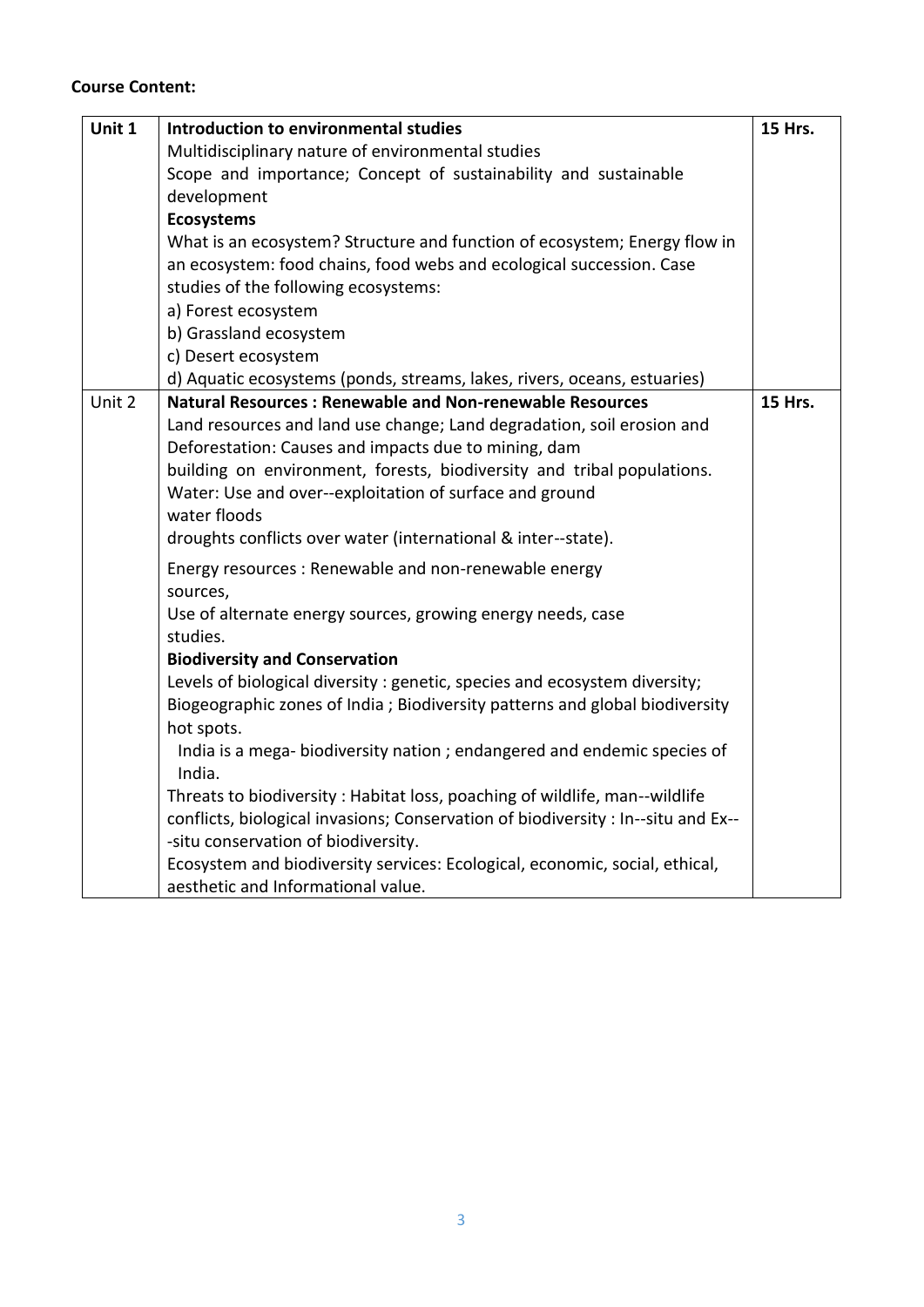| Unit 3 | <b>Environmental Pollution</b>                                                                                                             | 15 Hrs.        |  |  |  |  |  |  |
|--------|--------------------------------------------------------------------------------------------------------------------------------------------|----------------|--|--|--|--|--|--|
|        | Environmental pollution : types, causes, effects and controls; Air, water,                                                                 |                |  |  |  |  |  |  |
|        | soil and noise pollution.                                                                                                                  |                |  |  |  |  |  |  |
|        | <b>Nuclear</b><br>hazards<br>human health risks<br>and                                                                                     |                |  |  |  |  |  |  |
|        | Solid waste management: Control measures of urban and industrial waste.                                                                    |                |  |  |  |  |  |  |
|        | Pollution case studies                                                                                                                     |                |  |  |  |  |  |  |
|        | <b>Environmental Policies &amp; Practices</b><br>Climate change, global warming, ozone layer depletion, acid rain and                      |                |  |  |  |  |  |  |
|        | Impact on human communities & agricultural.                                                                                                |                |  |  |  |  |  |  |
|        | <b>Environmental Laws:</b>                                                                                                                 |                |  |  |  |  |  |  |
|        | Environment Protection Act; air (Preventation                                                                                              |                |  |  |  |  |  |  |
|        | & Control of Pollution ) Act; water (Preventation and control of pollution)                                                                |                |  |  |  |  |  |  |
|        | Act;                                                                                                                                       |                |  |  |  |  |  |  |
|        | Environment Protection Act; air (Preventation Wildlife protection Act;<br><b>Forest Conservation Act.</b>                                  |                |  |  |  |  |  |  |
|        | International agreements: Montreal and Kyoto protocols and convention                                                                      |                |  |  |  |  |  |  |
|        | on biological diversity (CBD) Nature reserves,                                                                                             |                |  |  |  |  |  |  |
|        | tribal populations and rights, and human wildlife conflicts in Indian context.                                                             | <b>15 Hrs.</b> |  |  |  |  |  |  |
| Unit 4 | <b>Human Communities and the Environment</b>                                                                                               |                |  |  |  |  |  |  |
|        | Human population growth: Impacts on environment, human                                                                                     |                |  |  |  |  |  |  |
|        | health and welfare.                                                                                                                        |                |  |  |  |  |  |  |
|        | Resettlement and rehabilitation of project affected persons; case studies                                                                  |                |  |  |  |  |  |  |
|        | Disaster management: floods, earthquake, cyclones and landslides.<br>Environmental movements: Chipko, Silent valley, Bishnois of Rajasthan |                |  |  |  |  |  |  |
|        | Environmental ethics: Role of Indian and other religions and cultures in                                                                   |                |  |  |  |  |  |  |
|        | environmental conservation.                                                                                                                |                |  |  |  |  |  |  |
|        | Environmental communication and public awareness, case                                                                                     |                |  |  |  |  |  |  |
|        | studies (e.g.CNG vehicles in Delhi).                                                                                                       |                |  |  |  |  |  |  |
|        | <b>Field work</b>                                                                                                                          |                |  |  |  |  |  |  |
|        | Visit to an area to document environmental assets: river/                                                                                  |                |  |  |  |  |  |  |
|        | forest/ flora/fauna.                                                                                                                       |                |  |  |  |  |  |  |
|        | polluted<br><b>Visit</b><br>local<br>to<br>site--<br>a                                                                                     |                |  |  |  |  |  |  |
|        | Urban/Rural/Industrial/Agricultural.                                                                                                       |                |  |  |  |  |  |  |
|        | Study of common plants, insects, birds and basic principles of                                                                             |                |  |  |  |  |  |  |
|        | identification.                                                                                                                            |                |  |  |  |  |  |  |
|        | Study of simple ecosystems--pond, river etc                                                                                                |                |  |  |  |  |  |  |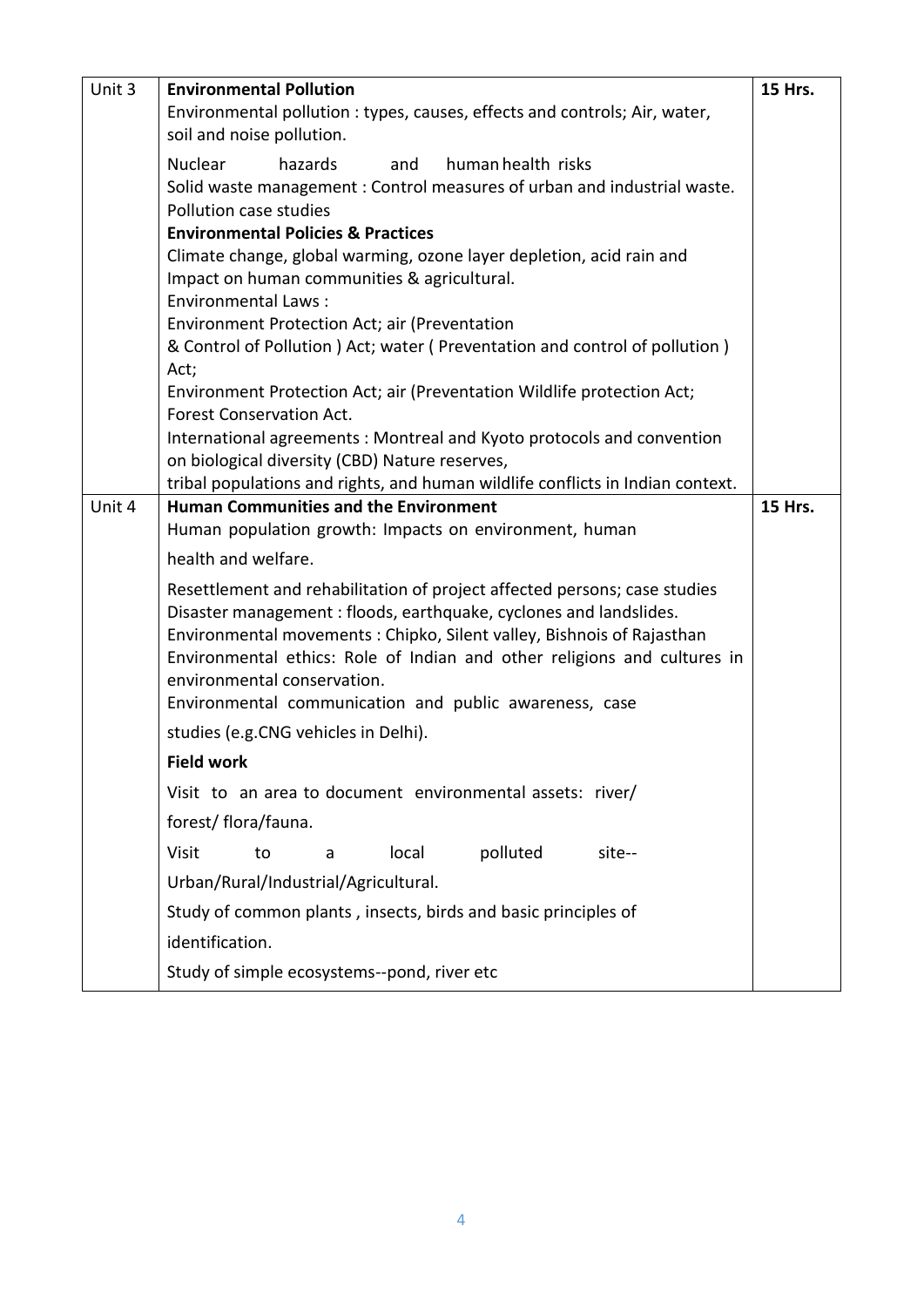### **Reference Books**

- 1 Gadgil, M., & Guha, R.1993. This Fissured Land: An Ecological History of India. Univ. of California Press
- 2 Gilbert M.Masters, "Introduction to Environmental Engineering and Science", Pearson education Pvt., Ltd., second edition, ISBN 81-297-0277-0, 2004.
- 3 Miller T.G. JR., "Environmental Science", Wadsworth publishing co.
- 4 Odum, E.P., Odum, H.T. & Andrews, J. 1971.Fundamentals of Ecology. Philadelphia: Saunders.
- 5 Sengupta, R. 2003. Ecology and economics: An approach to sustainable development. OUP.
- 6 Singh, J.S., Singh, S.P. and Gupta, S.R. 2014. Ecology, Environmental Science and Conservation. S. Chand Publishing, New Delhi
- 7 Sodhi, N.S., Gibson, L. & Raven, P.H. (eds). 2013. Conservation Biology: Voices from the Tropics. John Wiley & Sons.
- 8 Thapar, V. 1998. Land of the Tiger: A Natural History of the Indian Subcontinent
- 9 Rao, M.N. & Datta, A.K. 1987. Waste Water Treatment. Oxford and IBH Publishing Co. Pvt. Ltd.

## Subject : **Aircraft Systems 2**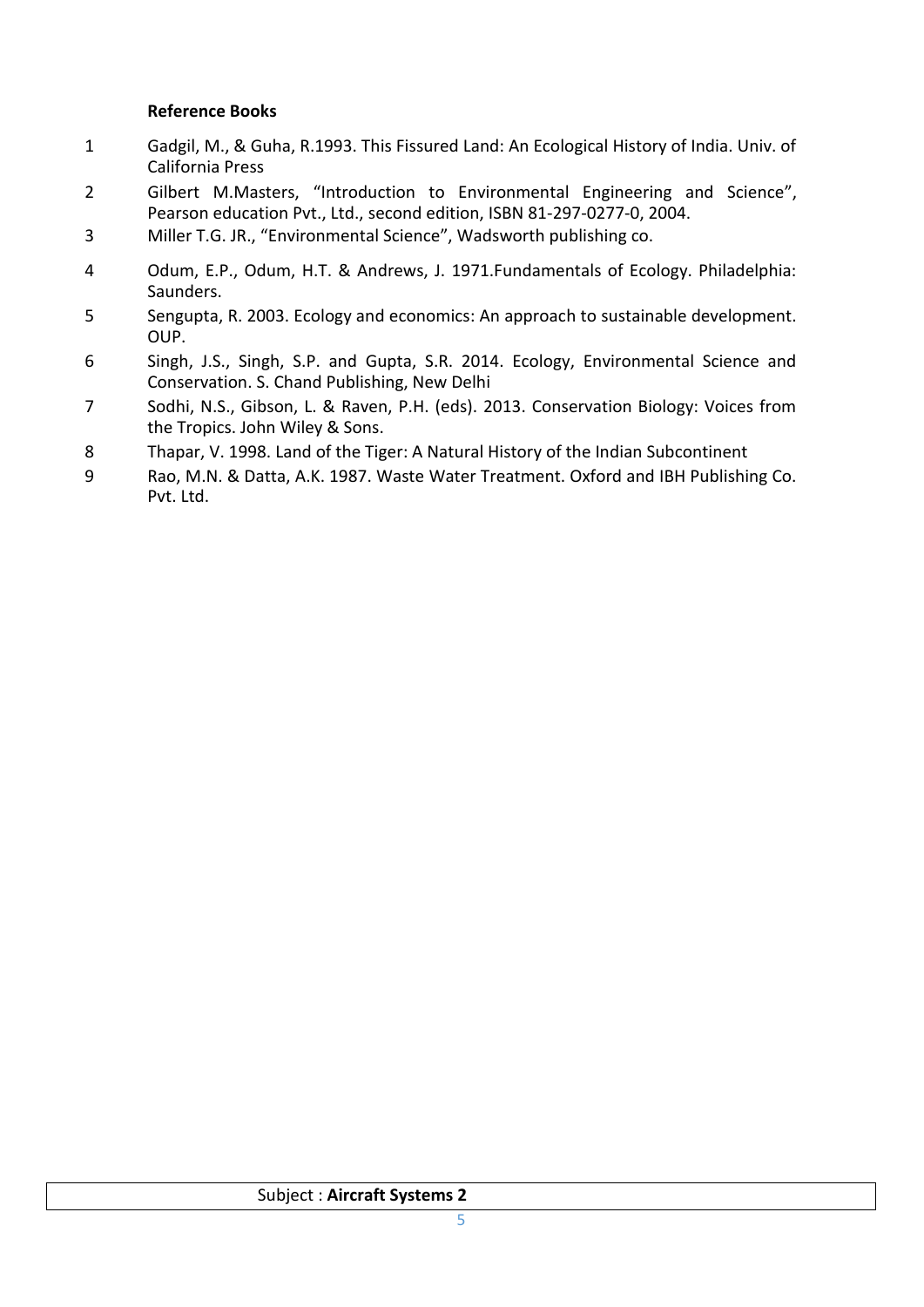| Program: B Sc (honours) AM |                 |                  |                | Subject Code: AM0532 | Semester: V                          |                   |                   |              |
|----------------------------|-----------------|------------------|----------------|----------------------|--------------------------------------|-------------------|-------------------|--------------|
| <b>Teaching Scheme</b>     |                 |                  |                |                      | <b>Examination Evaluation Scheme</b> |                   |                   |              |
|                            |                 |                  |                | <b>University</b>    | <b>University</b>                    | <b>Continuous</b> | <b>Continuous</b> | <b>Total</b> |
|                            |                 |                  |                | <b>Theory</b>        | <b>Practical</b>                     | <b>Internal</b>   | <b>Internal</b>   |              |
|                            |                 |                  |                | Examination          | Examination                          | Evaluation        | <b>Evaluation</b> |              |
|                            | <b>Tutorial</b> | <b>Practical</b> | <b>Credits</b> |                      |                                      | $(CIE)$ -         | $(CIE)$ -         |              |
| Lectu                      |                 |                  |                |                      |                                      | <b>Theory</b>     | <b>Practical</b>  |              |
| re                         |                 |                  |                |                      |                                      |                   |                   |              |
| 4                          | 0               | 4                | 6              | 60                   | 60                                   | 40                | 40                | 200          |

### **Course Objectives :**

- 1. Aircraft Weight and Balance, Aircraft Handling and Storage
- 2. Aircraft taxiing/towing and associated safety precautions; Aircraft jacking,
- 3. Pneumatic/Vacuum (ATA 36),Air Conditioning and Cabin Pressurization (ATA 21)
- 4. Equipment and Furnishings (ATA 25),Flight Controls (ATA 27),Fuel Systems (ATA 28)
- 5. Hydraulic Power (ATA 29)
- 6. Ice and Rain Protection (ATA 30), Landing Gear (ATA 32), Abnormal Events (ATA 05)

### **Course Outcomes :**

- CO 1: Explain Aircraft Electrical Power systems. [BT-2]
- CO 2: Compare Aircraft light systems for different aircrafts. [BT-5]
- CO 3: Categorize different types of Instrument systems of Aircraft. [BT-4]
- CO 4: Illustrate oxygen system of Aircraft with suitable layout. [BT-4]
- CO 5: Describe Integrated Modular Avionics (IMA). [BT-2]
- CO 6: Illustrate diagrammatically door and warning systems.[BT-3]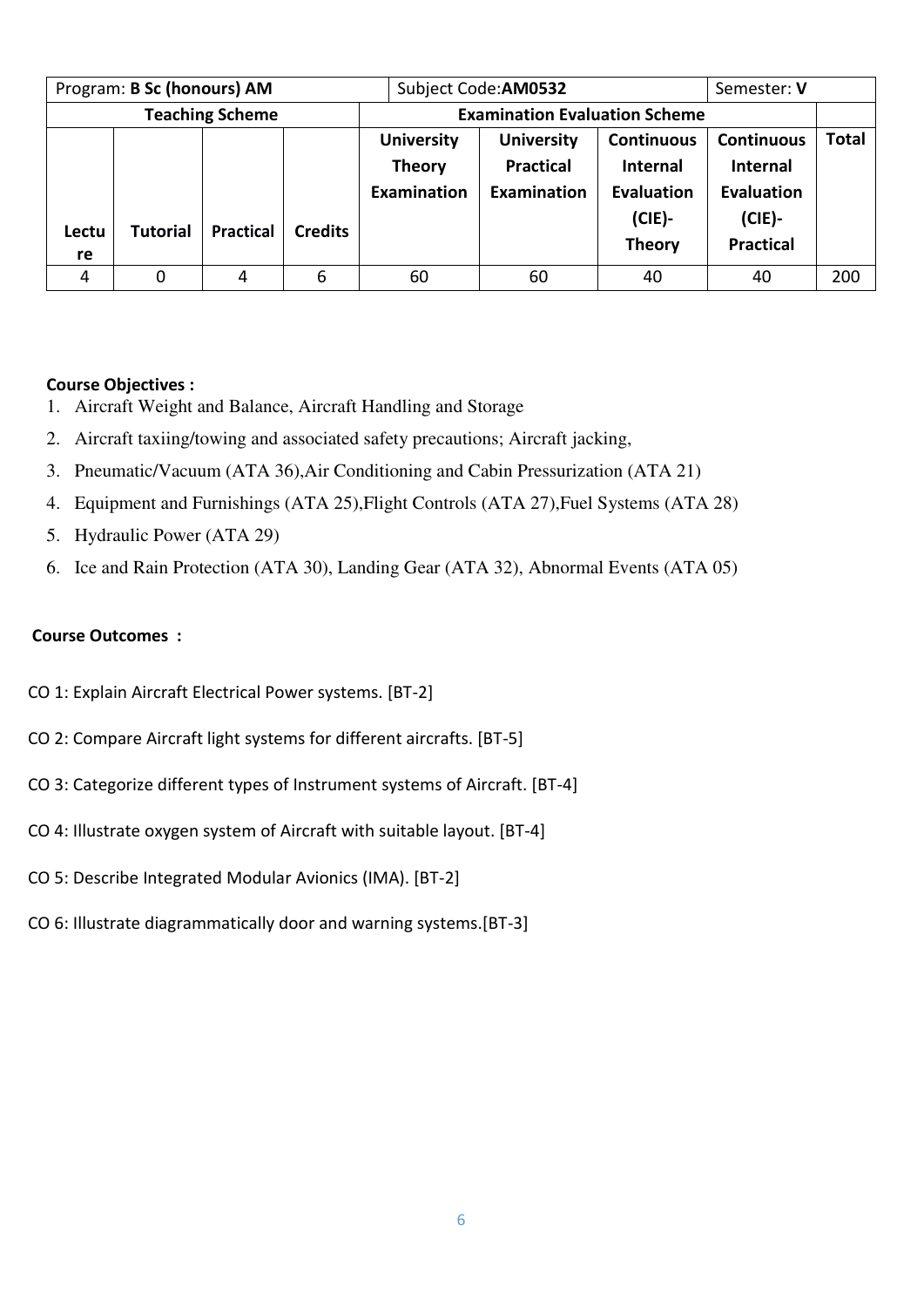# **Course Content :**

| Unit 1 | <b>Aircraft Weight and Balance</b>                                                   | <b>15 Hrs.</b> |
|--------|--------------------------------------------------------------------------------------|----------------|
|        | (a) Centre of Gravity/Balance limits calculation: use of relevant documents;         |                |
|        | (b) Preparation of aircraft for weighing; Aircraft weighing;                         |                |
|        | <b>Aircraft Handling and Storage</b>                                                 |                |
|        | Aircraft taxiing/towing and associated safety precautions; Aircraft jacking,         |                |
|        | chocking, securing and associated safety precautions; Aircraft storage methods;      |                |
|        | Refuelling /defueling procedures; De-icing/anti-icing procedures; Electrical,        |                |
|        | hydraulic and pneumatic ground supplies. Effects of environmental conditions         |                |
|        | on aircraft handling and operation.                                                  |                |
|        | Pneumatic/Vacuum (ATA 36)                                                            |                |
|        | System lay-out; Sources: engine/APU, compressors, reservoirs, ground supply;         |                |
|        | Pressure control; Distribution; Indications and warnings; Interfaces with other      |                |
|        | systems.                                                                             |                |
| Unit 2 | Air Conditioning and Cabin Pressurization (ATA 21)                                   | <b>15 Hrs.</b> |
|        | Air supply-Sources of air supply including engine bleed, APU and ground cart;        |                |
|        | Air Conditioning- Air conditioning systems; Air cycle and vapour cycle               |                |
|        | machines Distribution systems; Flow, temperature and humidity control system.        |                |
|        | Pressurization - Pressurization systems; Control and indication including control    |                |
|        | and safety valves; Cabin pressure controllers. Safety and warning devices;           |                |
|        | Protection and warning devices.                                                      |                |
|        | <b>Equipment and Furnishings (ATA 25)</b>                                            |                |
|        | Emergency equipment requirements; Seats, harnesses and belts,                        |                |
|        | electronic emergency equipment requirements Cabin lay-out, cargo retention;          |                |
|        | Equipment lay-out; Cabin Furnishing Installation; Cabin entertainment                |                |
|        | equipment; Galley installation; Cargo handling and retention equipment;              |                |
|        | Airstairs. Lifting system; Emergency flotation systems;                              |                |
| Unit 3 | <b>Flight Controls (ATA 27)</b>                                                      | <b>15 Hrs.</b> |
|        | Primary controls: aileron, elevator, rudder, spoiler; Trim control; Active load      |                |
|        | control; High lift devices; Lift dump, speed brakes; System operation: manual,       |                |
|        | hydraulic, pneumatic, electrical, fly-by-wire; Artificial feel, Yaw damper, Mach     |                |
|        | trim, rudder limiter, gust locks systems; Balancing and rigging; Stall               |                |
|        | protection/warning system.                                                           |                |
|        | <b>Fuel Systems (ATA 28)</b>                                                         |                |
|        | System lay-out; Fuel tanks; Supply systems; Dumping, venting and draining;           |                |
|        | Cross-feed and transfer; Indications and warnings; Refuelling and defueling;         |                |
|        | Longitudinal balance fuel systems.                                                   |                |
|        | <b>Hydraulic Power (ATA 29)</b>                                                      |                |
|        | System lay-out; Hydraulic fluids; Hydraulic reservoirs and accumulators;             |                |
|        | Pressure generation: electric, mechanical, pneumatic; Emergency pressure             |                |
|        | generation; Filters; Pressure Control; Power distribution; Indication and warning    |                |
|        | systems; Interface with other systems.                                               |                |
| Unit 4 | Unit 4                                                                               | 15 Hrs.        |
|        | <b>Ice and Rain Protection (ATA 30)</b>                                              |                |
|        | Ice formation, classification and detection; Anti-icing systems: electrical, hot air |                |
|        | and chemical; De-icing systems: electrical, hot air, pneumatic and chemical;         |                |
|        | Rain repellant; Probe and drain heating; Wiper systems.                              |                |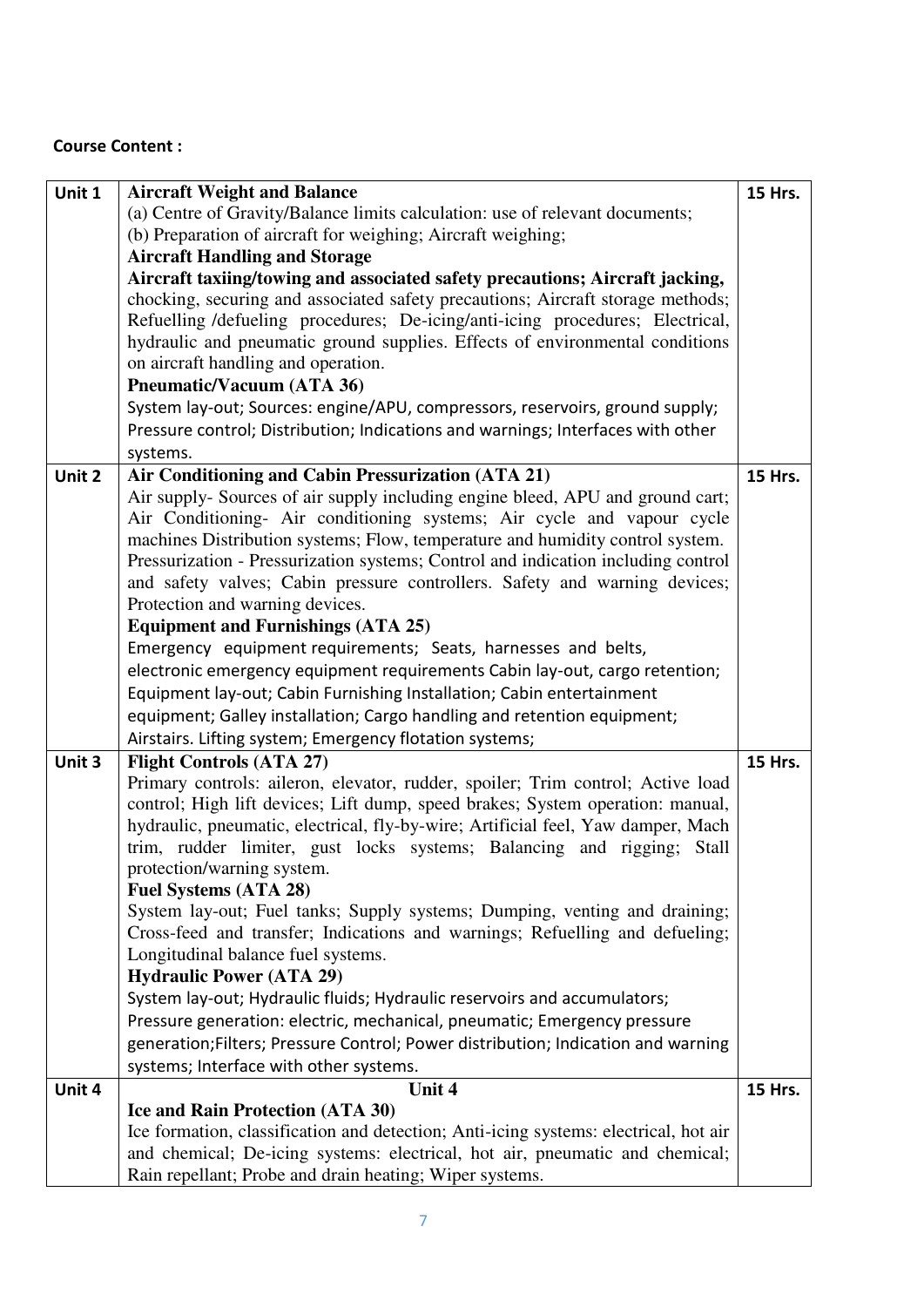|                           | <b>Landing Gear (ATA 32)</b><br>Construction, shock absorbing; Extension and retraction systems: normal and<br>emergency; Indications and warning; Wheels, brakes, antiskid and auto-braking;<br>Tyres; Steering; Air-ground sensing; Skids, floats.<br><b>Abnormal Events (ATA 05)</b><br>(a) Inspections following lightning strikes and HIRF penetration.<br>(b) Inspections following abnormal events such as heavy landings and flight<br>through turbulence. |
|---------------------------|--------------------------------------------------------------------------------------------------------------------------------------------------------------------------------------------------------------------------------------------------------------------------------------------------------------------------------------------------------------------------------------------------------------------------------------------------------------------|
|                           |                                                                                                                                                                                                                                                                                                                                                                                                                                                                    |
| <b>Reference Books:</b>   |                                                                                                                                                                                                                                                                                                                                                                                                                                                                    |
|                           | Airframe and Powerplant Mechanics (AC 65-15A) - Airframe                                                                                                                                                                                                                                                                                                                                                                                                           |
|                           | Hand Book FAA Civil Aircraft Inspection Procedure (CAP 459)                                                                                                                                                                                                                                                                                                                                                                                                        |
|                           | Part II Aircraft A & P technician Air Frame Text Book by                                                                                                                                                                                                                                                                                                                                                                                                           |
|                           | Jeppesen                                                                                                                                                                                                                                                                                                                                                                                                                                                           |
|                           | Aircraft Repair Manual (FAA-AC-43.13)-By Larry                                                                                                                                                                                                                                                                                                                                                                                                                     |
|                           | Reithmaier Aviation Maintenance Technician Hand                                                                                                                                                                                                                                                                                                                                                                                                                    |
|                           | book by FAA Hydraulic Servo Systems by M.                                                                                                                                                                                                                                                                                                                                                                                                                          |
|                           | GUILLON: Aircraft Instruments-by E.H.J.Pallett                                                                                                                                                                                                                                                                                                                                                                                                                     |
|                           | Aircraft Electrical System-by E.H.J.Pallett                                                                                                                                                                                                                                                                                                                                                                                                                        |
|                           |                                                                                                                                                                                                                                                                                                                                                                                                                                                                    |
|                           |                                                                                                                                                                                                                                                                                                                                                                                                                                                                    |
| <b>List of Practical:</b> |                                                                                                                                                                                                                                                                                                                                                                                                                                                                    |
|                           | Jacking and leveling of an aircraft. Record caution, warnings and                                                                                                                                                                                                                                                                                                                                                                                                  |
| 1                         | procedure                                                                                                                                                                                                                                                                                                                                                                                                                                                          |
|                           | Locate and inspect Bleed components installed on aircraft and use                                                                                                                                                                                                                                                                                                                                                                                                  |
|                           | 2 maintenance manual.                                                                                                                                                                                                                                                                                                                                                                                                                                              |
| 3                         | Locate and inspect components of air-conditioning system and<br>indications and use maintenance manual.                                                                                                                                                                                                                                                                                                                                                            |
|                           | Locate and inspect components of aircraft pressurization system and                                                                                                                                                                                                                                                                                                                                                                                                |
| 4                         | safety devises and use maintenance manual.                                                                                                                                                                                                                                                                                                                                                                                                                         |
| 5                         | Replace passenger seats and Check seat belts for serviceability.                                                                                                                                                                                                                                                                                                                                                                                                   |
| 6                         | Identification and inspection of flight control system                                                                                                                                                                                                                                                                                                                                                                                                             |
|                           | Rigging and operational check flight control systems                                                                                                                                                                                                                                                                                                                                                                                                               |
|                           | Identification and inspection of landing gear systems. Wheel and Brake                                                                                                                                                                                                                                                                                                                                                                                             |
| 8                         | removal installation.                                                                                                                                                                                                                                                                                                                                                                                                                                              |
| 9                         | Identification and inspection of Fuel system                                                                                                                                                                                                                                                                                                                                                                                                                       |
|                           | 10 Quantity Indicating systems functional testing.                                                                                                                                                                                                                                                                                                                                                                                                                 |
|                           | 11 Inspection of aircraft hydraulic system and servicing                                                                                                                                                                                                                                                                                                                                                                                                           |
|                           | 12 Inspection for lightning strike protection.                                                                                                                                                                                                                                                                                                                                                                                                                     |
|                           |                                                                                                                                                                                                                                                                                                                                                                                                                                                                    |

Subject: **Quality Management System**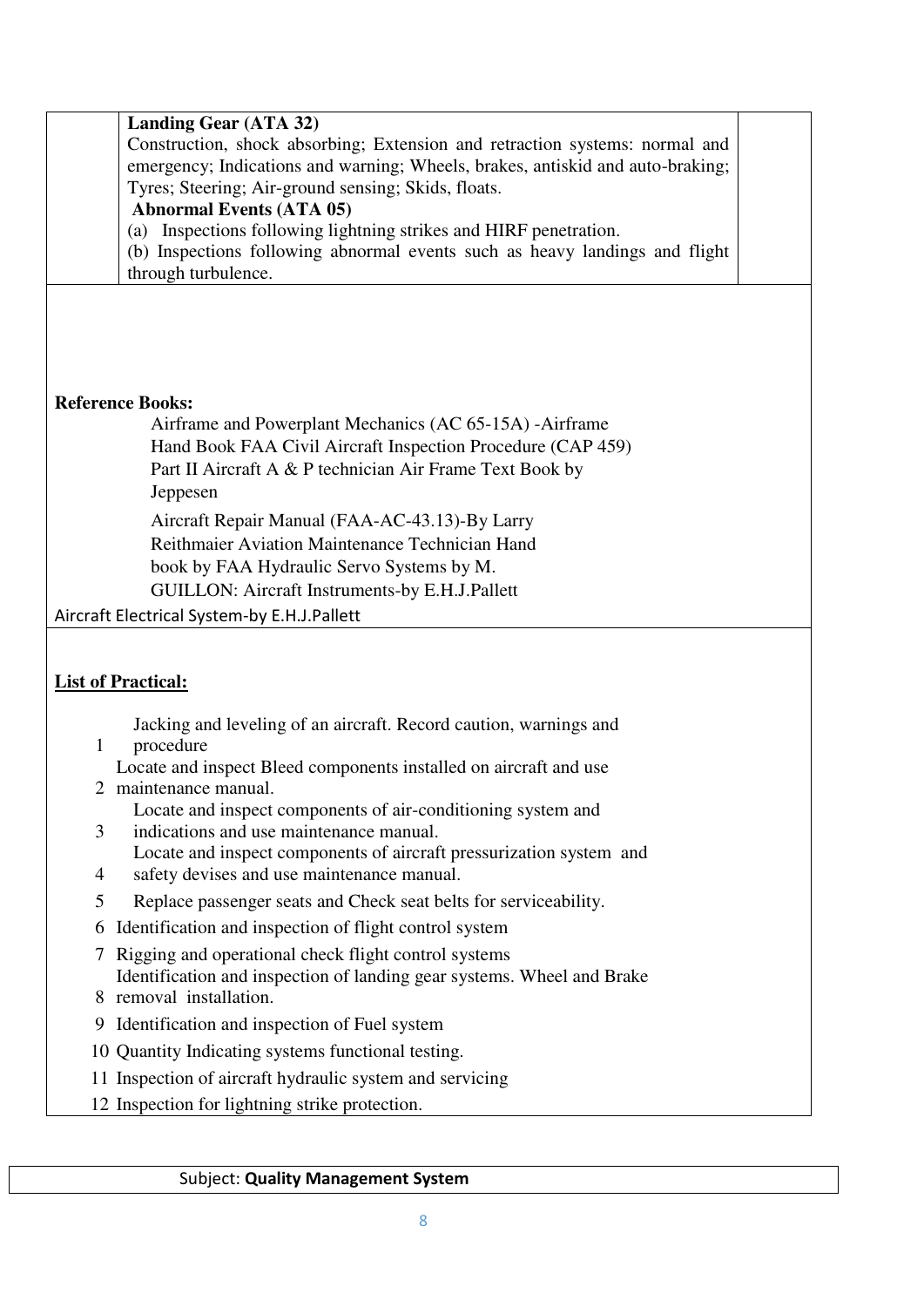| Program: B Sc (Honours) AM |          |                        | Subject Code: AM0533 | Semester: V                                              |                                                      |                                                                                  |                                                                                     |              |  |
|----------------------------|----------|------------------------|----------------------|----------------------------------------------------------|------------------------------------------------------|----------------------------------------------------------------------------------|-------------------------------------------------------------------------------------|--------------|--|
|                            |          |                        |                      |                                                          |                                                      |                                                                                  |                                                                                     |              |  |
|                            |          | <b>Teaching Scheme</b> |                      |                                                          | <b>Examination Evaluation Scheme</b>                 |                                                                                  |                                                                                     |              |  |
| Lectu<br>re                | Tutorial | <b>Practical</b>       | <b>Credits</b>       | <b>University</b><br><b>Theory</b><br><b>Examination</b> | <b>University</b><br><b>Practical</b><br>Examination | <b>Continuous</b><br><b>Internal</b><br>Evaluation<br>$(CIE)$ -<br><b>Theory</b> | <b>Continuous</b><br><b>Internal</b><br>Evaluation<br>$(CIE)$ -<br><b>Practical</b> | <b>Total</b> |  |
| 04                         | 02       | 00                     | 6                    | 40                                                       | 00                                                   | 60                                                                               | 00                                                                                  | 100          |  |

### **Course Objective :**

- 1. Meaning of Quality and quality improvement
- 2. Module 2 :Quality Control
- 3. Module 3 :Production Control
- 4. Module 4: Quality Assurance
- 5. Module 5 : Aerospace certification.
- 6. Module 6: Regulatory Compliance

### **Course Outcomes:**

- CO 1: Explain Airfield lightning system, Aircraft rescue and fire fighting. [BT-2]
- CO 2: Demonstrate maintenance and handling procedures of ground equipment. [BT-3]
- CO 3: Perform experiment for different rigging procedures. [BT-3]
- CO 4: Assemble and maintenance of Landing gear. [BT6]
- CO 5: Identify the signals given by tower at Airport. [BT-1]
- CO 6: Classify different types of Air conditioning and heating unit. [BT-4]

# **Course Content :**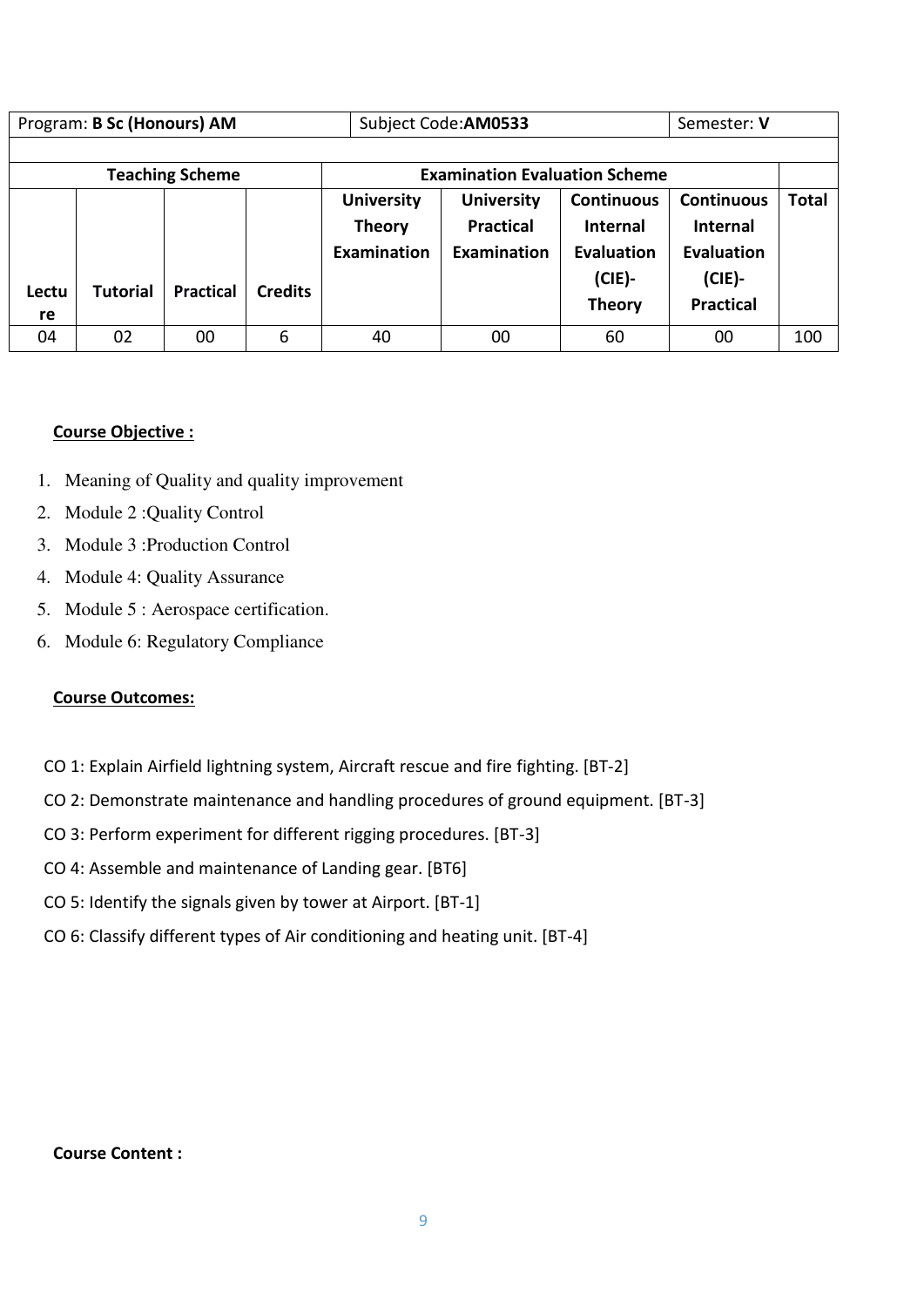| Unit 1 | <b>MODULE I: INTRODUCTION</b>                                                 | <b>15 Hrs.</b> |
|--------|-------------------------------------------------------------------------------|----------------|
|        |                                                                               |                |
|        | Descriptors/Topics Meaning of Quality and quality improvement, need of        |                |
|        | automobile & Aviation Quality, Introduction to Statistical methods for        |                |
|        | quality control, Process Capability for aerospace applications.               |                |
| Unit 2 | <b>MODULE II: QUALITY CONTROL</b>                                             | <b>15 Hrs.</b> |
|        | Statistical quality control, Ishikawa diagram, control charts, control charts |                |
|        | for attributes & variables, Moving average chart for aviation quality         |                |
|        | systems.                                                                      |                |
|        |                                                                               |                |
|        | <b>MODULE III: PRODUCTION CONTROL</b>                                         |                |
|        | Acceptance sampling OC curve, sampling plan, Producer's risk, Consumers       |                |
|        | risk, Average quality level, AOQL, Design of single & double sampling plan.   |                |
| Unit 3 | <b>MODULE IV: QUALITY ASSURANCE</b>                                           | <b>15 Hrs.</b> |
|        | Need of Aerospace Quality Assurance, Quality Audit, total quality             |                |
|        | management, Concept of Zero defect, ISO-9001 quality systems, IAQG, AS-       |                |
|        | 9100 Aerospace Standards.                                                     |                |
|        | <b>MODULE V: AEROSPACE CERTIFICATION</b>                                      |                |
|        |                                                                               |                |
|        | DGCA, FAA, EASA and IATA Requirements and Standards Aerospace Quality         |                |
|        | manuals, aircraft airworthiness, documentation, Safety practices &            |                |
|        | standards. Quality Policy, Objective, Quality Requirements, Quality           |                |
|        | procedures and evidence retention,                                            |                |
| Unit 4 | <b>MODULE VI: REGULATORY COMPLIANCE</b>                                       | <b>15 Hrs.</b> |
|        | Quality Standards / Regulatory Compliance - Compliance Records.               |                |
|        | <b>Audit and Surveillance</b>                                                 |                |
|        | Auditing techniques, recording findings, communication, assessing             |                |
|        | compliance action and monitoring compliance. Statistical analysis and risk,   |                |
|        | assessment. Risk based surveillance.                                          |                |

## **LIST OF TUTORIALS :**

- 1. Develop typical quality system for five specific activities of Aircraft maintenance industry.
- 2. Carryout audit of five specific activities of aircraft maintenance industry establish regulatory compliance and record recommendation.

Carryout audit of five specific activities of aircraft maintenance industry record findings, document evidence, communicate findings, verify action taken and root cause assessment and carryout risk assessment.

# **Reference Books**

EL Grant & RS Leavenworth, "Statistical Quality Control", McGraw Hill Co. M. Mahajan, "Statistical Quality Control", Dhanpat Rai & Co. Kanishka Bedi "Quality Management", Oxford University Press

ISO 9001 AS 9100 DGCA – Civil Aviation Requirements IATA – IOSA Standards Manual